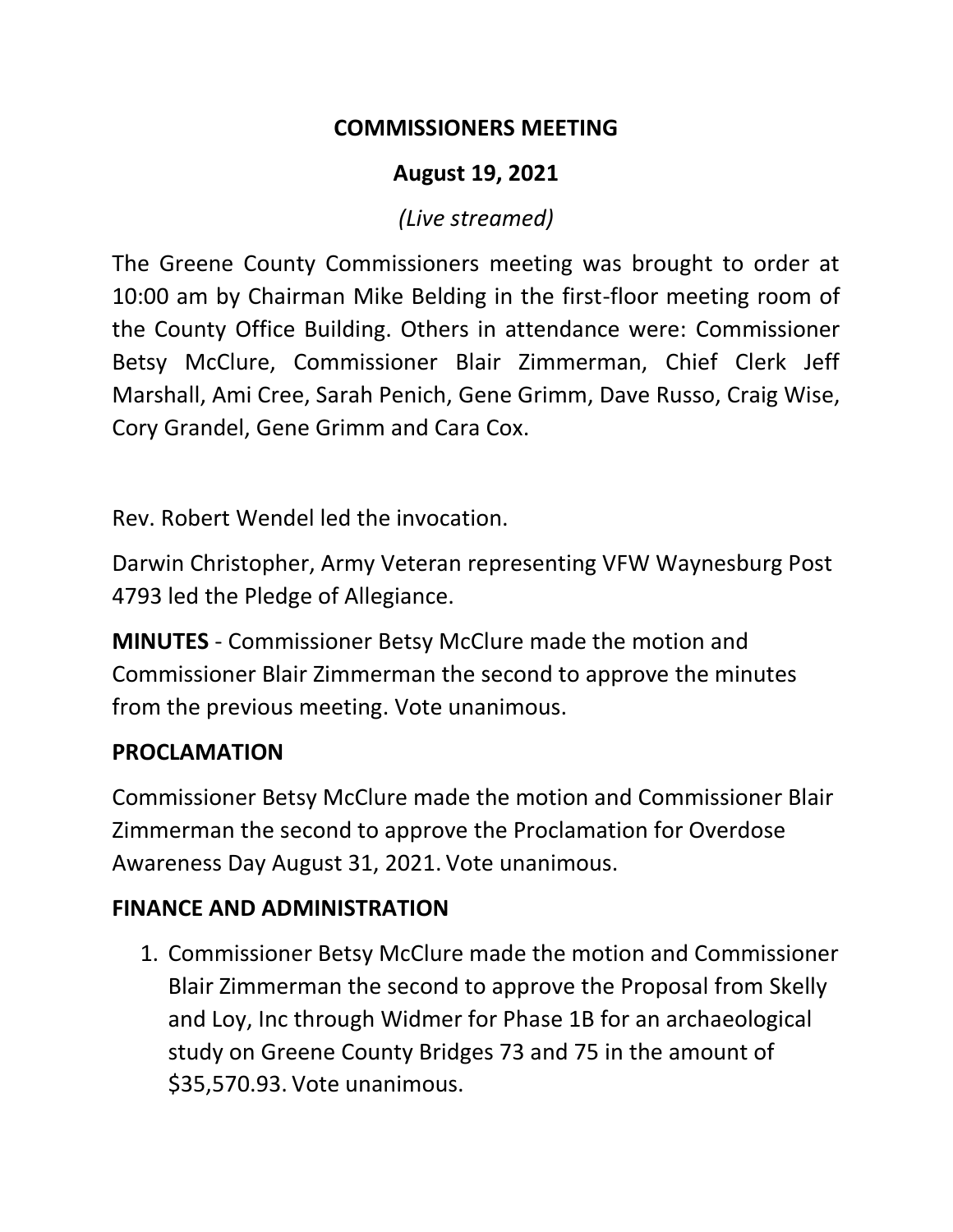- 2. Commissioner Betsy McClure made the motion and Commissioner Blair Zimmerman the second to approve Amendment 2 for Agreement #R20120004 to amend the terms by increasing the total project costs from \$885,000 to \$920,000 for Bridge 73 and 75. Vote unanimous.
- 3. Commissioner Betsy McClure made the motion and Commissioner Blair Zimmerman the second to approve the NTIA Broadband Infrastructure Program Partnership Agreement between the County of Greene and Windstream and authorize submission of grant application. Effective August 6, 2021. Vote unanimous.
- 4. Commissioner Betsy McClure made the motion and Commissioner Blair Zimmerman the second to approve the County of Greene v. Purdue Pharma, L.P., et al. Court of Common Pleas of Delaware County, Docket No. 2017-008095. Pending Solicitor Approval. Vote unanimous.
- 5. Commissioner Betsy McClure made the motion and Commissioner Blair Zimmerman the second to approve a reduced rate on hanger rental for SOAR at \$125 per month. Vote unanimous.
- 6. Commissioner Betsy McClure made the motion and Commissioner Blair Zimmerman the second to approve the allocation of \$3,800 to the Greene Academy of Art for repairs. Pending Cumberland Township also pays \$3,800. Vote unanimous.
- 7. Commissioner Betsy McClure made the motion and Commissioner Blair Zimmerman the second to approve a PennDOT Multimodal Transportation Fund Reimbursement Agreement (#M122104000) between PennDOT and the County of Greene. This is for the replacement of Greene County Bridge #31 located in Franklin Township. Commissioner Betsy McClure made the motion and Commissioner Blair Zimmerman the second Zimmerman with the second to approve Jeffrey Marshall, Chief Clerk, as signatory on all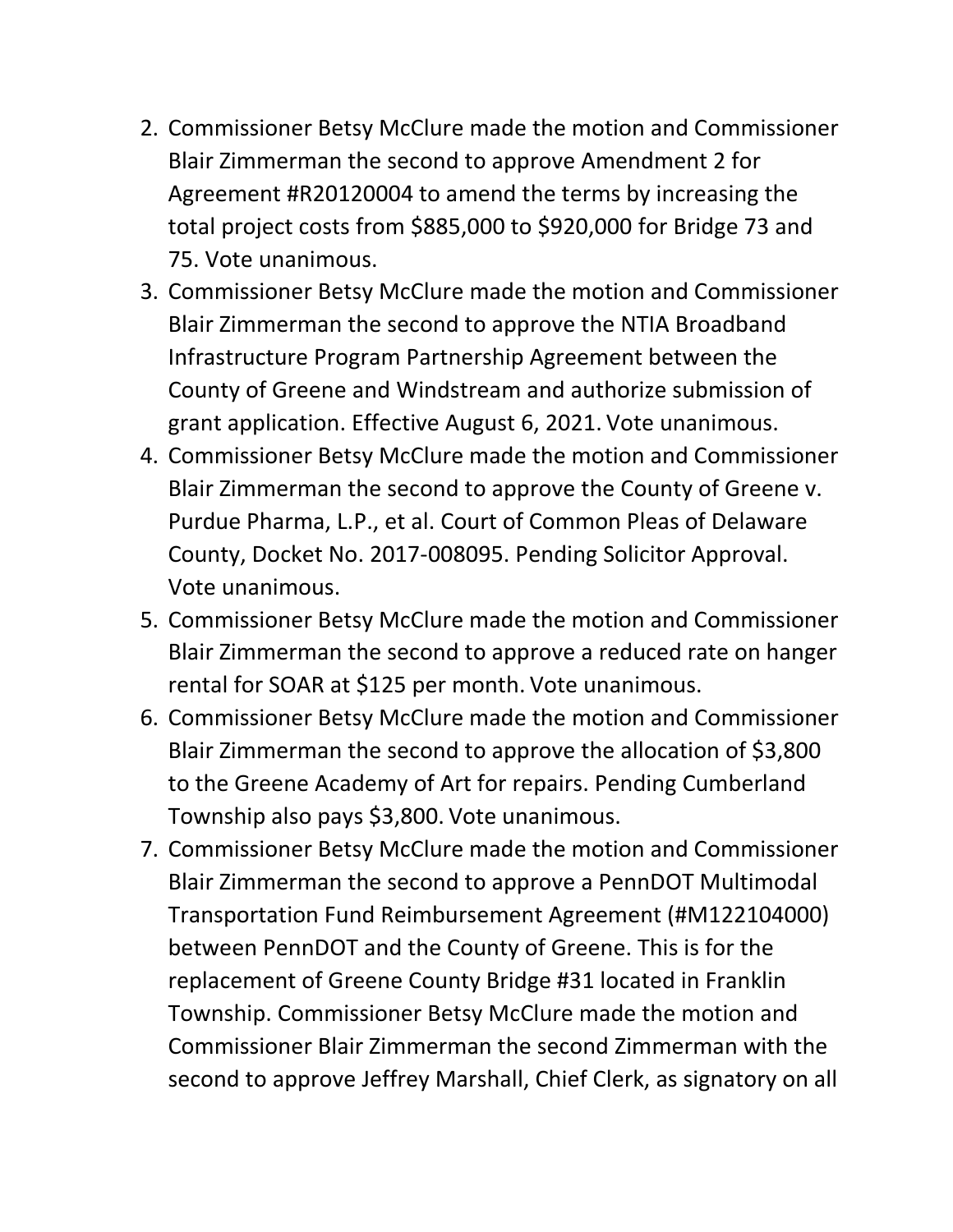documents related to this project and grant. Effective 7-21-2021. Vote unanimous.

# **CDBG/HOME**

1. Commissioner Betsy McClure made the motion and Commissioner Blair Zimmerman the second to approve a motion to submit a Request to Release Funds to DCED, contingent upon the comment period ending August 24, 2021, for the HOME Investment Partnership Program. Vote unanimous.

# **CYS**

- 1. Commissioner Betsy McClure made the motion and Commissioner Blair Zimmerman the second to approve KidsPeace Corporation contract for FY 21-22, (Rates range from \$60 – \$402.60). Vote unanimous.
- 2. Commissioner Betsy McClure made the motion and Commissioner Blair Zimmerman the second to approve Bethesda Lutheran Services for FY 21-22, (Rates range from \$61.51 - \$391.40). Vote unanimous.
- 3. Commissioner Betsy McClure made the motion and Commissioner Blair Zimmerman the second to approve the FY 20-21 – Act 148 3rd Qtr Expenditures. Vote unanimous.
- 4. Commissioner Betsy McClure made the motion and Commissioner Blair Zimmerman the second to approve the FY 20-21 – Act 148 4th Qtr Expenditures. Vote unanimous.

#### **EMA**

1. Commissioner Betsy McClure made the motion and Commissioner Blair Zimmerman the second to approve the Contract for Professional Services between the County of Greene and Mission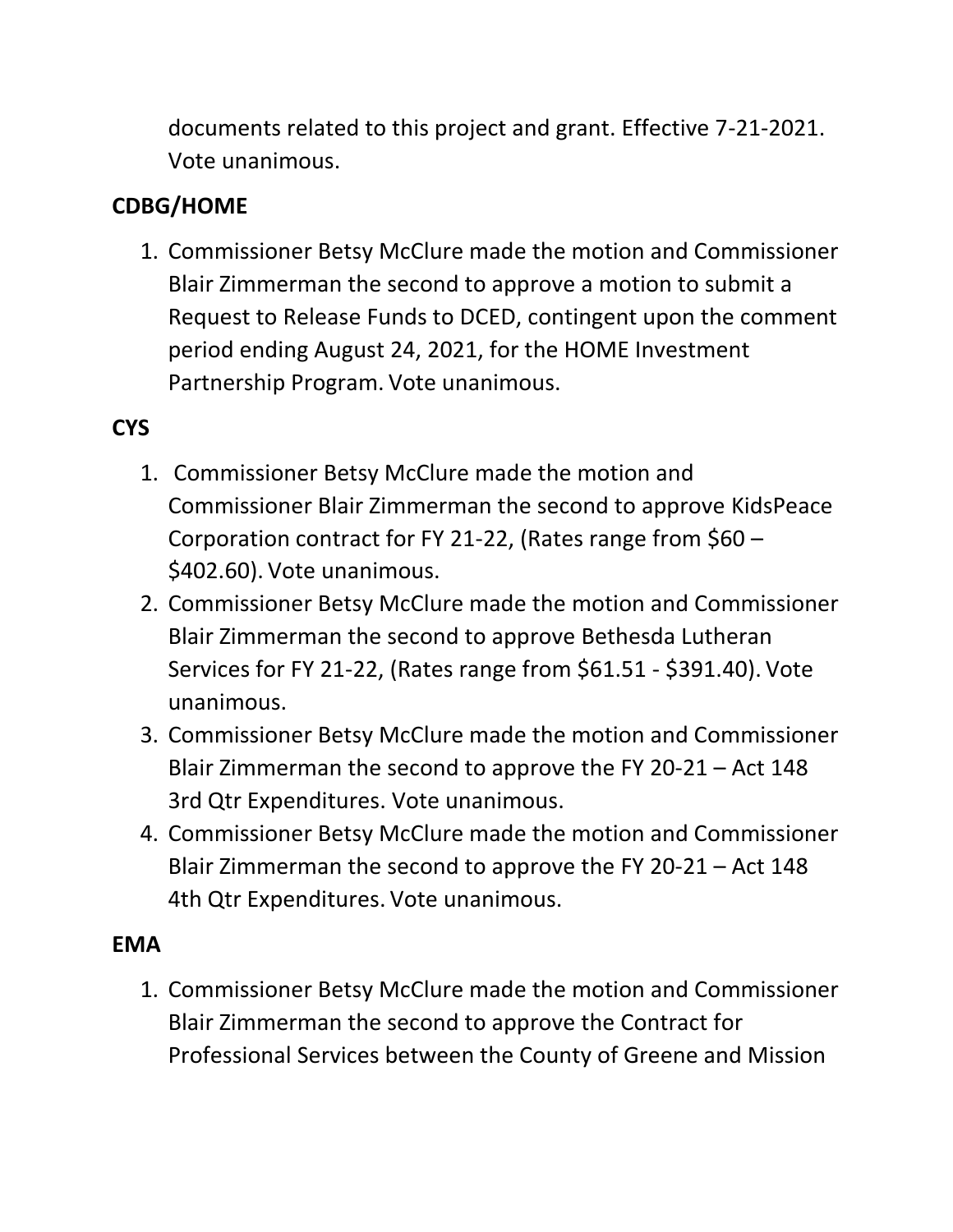Critical Partners, LLC for the Region 13 GIS project. Vote unanimous.

#### **HUMAN SERVICES**

- 1. Commissioner Betsy McClure made the motion and Commissioner Blair Zimmerman the second to approve the Amendment #3 to the Family Center's Extension Grant Agreement between the Department of Human Services and the County of Greene, until June 2022. Effective 7/27/21. Vote unanimous.
- 2. Commissioner Betsy McClure made the motion and Commissioner Blair Zimmerman the second to approve the FY21/22 contract with Connect for the one apartment in the Transitional House to be used as emergency shelter (we pay \$588.00/month) to secure this apartment. Vote unanimous.

## **MENTAL HEALTH AND INTELLECTUAL DEVELOPMENTAL DISABILITIES**

- 1. Commissioner Betsy McClure made the motion and Commissioner Blair Zimmerman the second to approve the Letters of Agreement for Community Care Behavioral Health (CCBH) with: Vote unanimous.
	- a) Greene County Drug and Alcohol
	- b) Greene County Early Intervention
	- c) Southwestern Pennsylvania Area Agency on Aging

## **PARKS AND RECREATION**

1. Commissioner Betsy McClure made the motion and Commissioner Blair Zimmerman the second to approve the Facility License Agreement between the Easy Events Group, Inc and the County of Greene for Hot Air Balloons. Pending Solicitor Approval. Vote unanimous.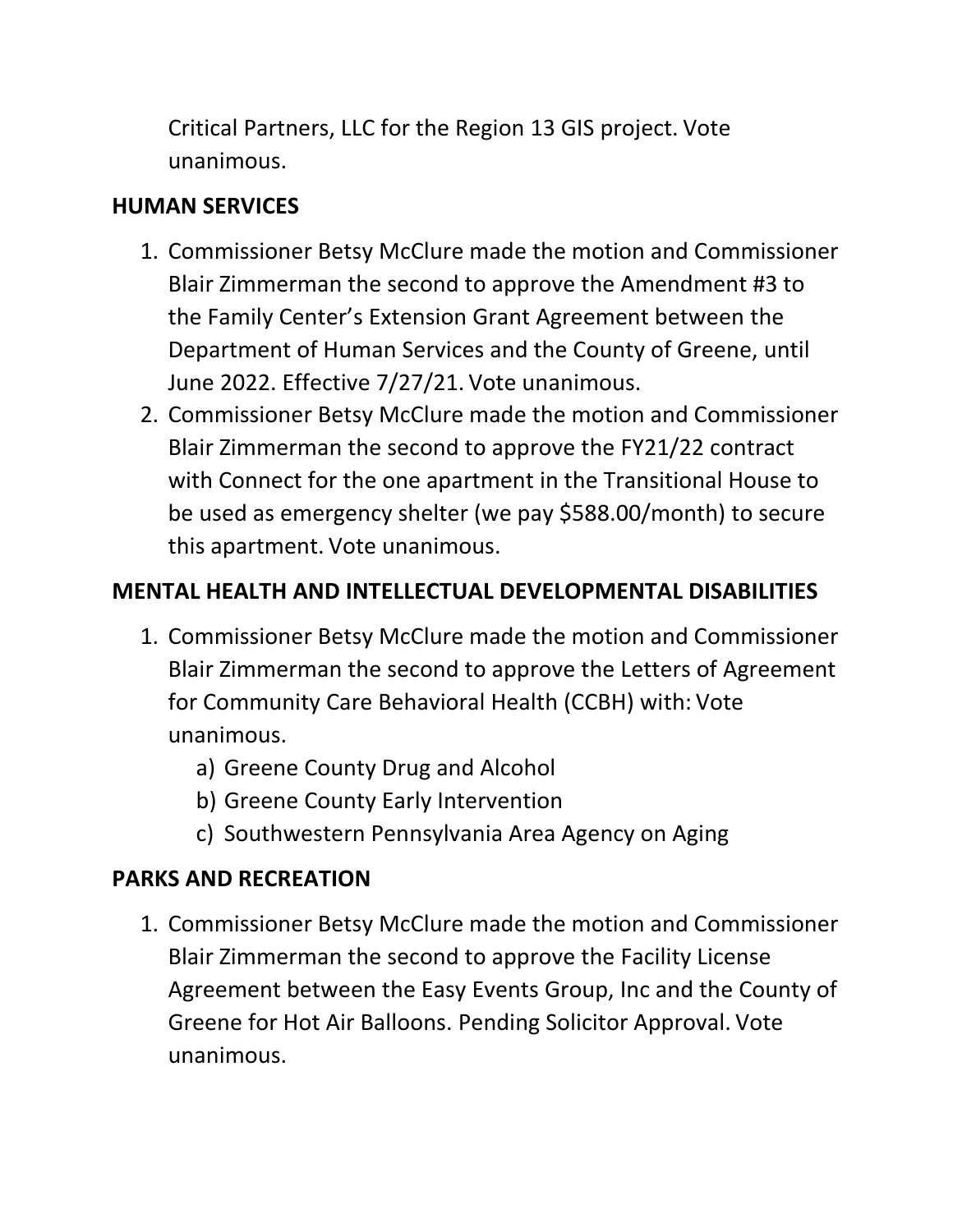- 2. Commissioner Betsy McClure made the motion and Commissioner Blair Zimmerman the second to approve the Agreement between Starfire Corporation and the County of Greene for design, production and performance of a fireworks display at the Greene Country Fest. Cost will be paid for by sponsors. Effective 8-2-2021. Pending Solicitor Approval. Vote unanimous.
- 3. Commissioner Betsy McClure made the motion and Commissioner Blair Zimmerman the second to approve to accept the bid from Ramp Construction Company for the Fairgrounds Roof Replacement Project. Vote unanimous.
- 4. Commissioner Betsy McClure made the motion and Commissioner Blair Zimmerman the second to approve the Quitclaim deed for property belonging to the County of Greene that Mr. Yellots encroached upon in the amount of \$5,000. Pending Solicitor approval. Vote unanimous.

#### **RDA**

1. Commissioner Betsy McClure made the motion and Commissioner Blair Zimmerman the second to approve the Pennsylvania Housing Finance Agency (PHFA) Conditional Award of Funds. Vote unanimous.

#### **SHERIFF**

1. Commissioner Betsy McClure made the motion and Commissioner Blair Zimmerman the second to approve a lease through Enterprise for a 2021 Dodge Durango PPV for a replacement vehicle that was totaled in the Line of Duty. Effective 7/29/2021. Vote unanimous.

## **VETERANS AFFAIRS**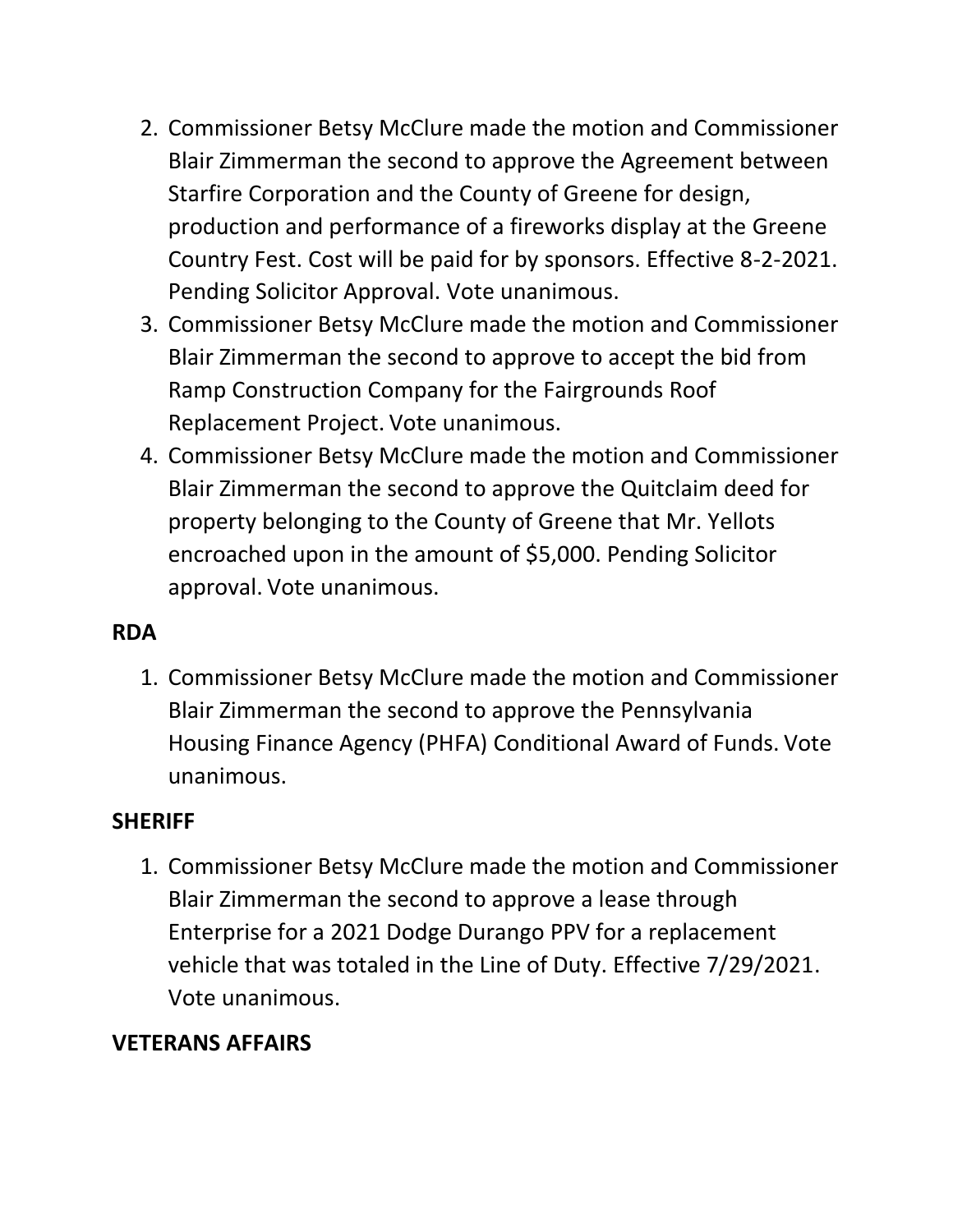- 1. Commissioner Betsy McClure made the motion and Commissioner Blair Zimmerman the second to approve an agreement for the care and maintenance of 350 graves in the Laurel Point Cemetery at \$3.00 per grave located in Cumberland Township amounting to \$1050.00 dollars. Vote unanimous.
- 2. Commissioner Betsy McClure made the motion and Commissioner Blair Zimmerman the second to approve an agreement for the care and maintenance of 105 graves in the Fairview Cemetery at \$3.00 per grave located in Richhill Township amounting to \$315.00 dollars. Vote unanimous.

## **NOTICES**

- 1. PennDot plans on submitting an application for a water obstruction permit to the PA DEP for S.R. 4029, Segment 0040, Offset 1113 Bridge Replacement. Located in Washington Township.
- 2. PA DEP completed the technical review of the Glass Joe Well Pad Aboveground Storage Tank Pad Reuse Water Storage Facility application for determination of applicability under WMGR0123.
- 3. EQM Gathering OPCO, LLC intends to submit an application to the PADEP for Erosion and Sediment Control General Permit 3 for Earth Disturbance Associated with Oil and Gas Exploration, Production, Processing, or Treatment Operations of Transmission for Kentor Impoundment Reclamation Project located in Center Township.
- 4. US Federal Energy Regulatory Commission provided a notice of availability of the draft supplemental environmental impact statement for the proposed Atlantic Coast Pipeline Restoration Project and Supply Header Restoration Project.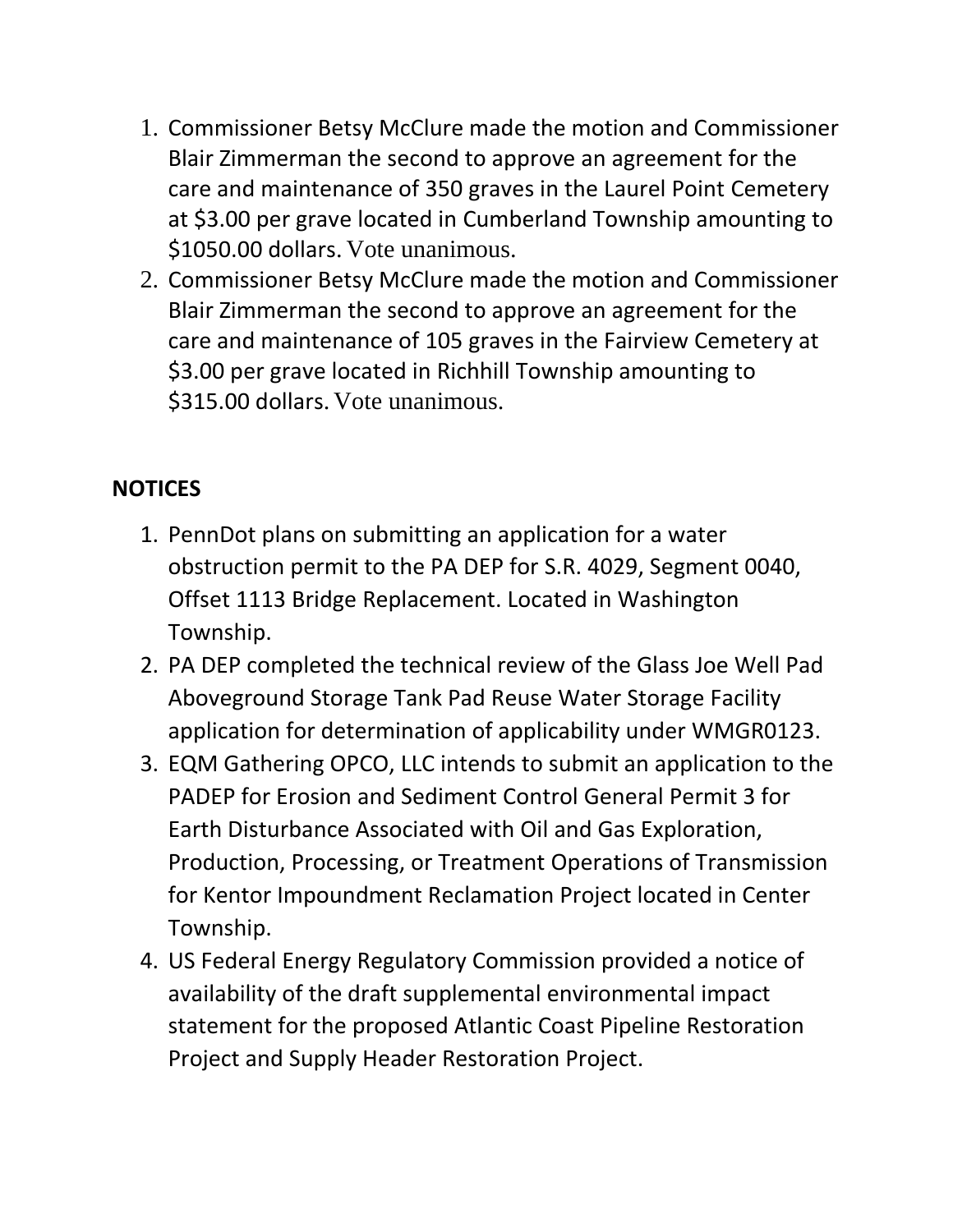- 5. CNX Midstream Operating Co. LLC is providing notification regarding the General Plan Approval and Operating Permit (GP-5) Buckland Compressor Station located in Richhill Township is currently authorized to operate under General Permit AG5-30- 00008B issued March 9, 2020.
- 6. Consol has submitted an addendum plan approval application to the PA DEP Air Quality Program to operate a new material handling system at the Bailey Mine Coal Preparation Plant located in Richhill Township.
- 7. Greylock Midstream LLC sent a follow-up municipal notice to clarify that there is no land use concerns.
- 8. EQM Notice of intent for coverage under the ESCGP-3 for the NITMH019 Pipeline to install one buried 16" diameter HDPE waterline, one temporary above-ground 16" diameter HDPE waterline and one permanent buried 12" diameter HDPE waterline. Located in Whiteley Township.
- 9. Dana Mining Company filed an application with the PA DEP for a mining activity permit for 4-West Mine located in Whiteley, Perry and Dunkard Townships.
- 10. Peoples Natural Gas Company LLC will be applying for a General Permit from the PA DEP to replace approximately 660 linear feet of steel gas line with new, plastic pipe in Morgan Township.
- 11. CNX is applying for Permits to Drill and Operate Gas Wells for CNX RHL37AHSM, CNX RHL37BHSM API#37-059-28011, CNX RHL37DHSM, CNX RHL37EHSM. Located in Richhill Township.
- 12. SWPA is applying for a GP-5 Utility Line Stream Crossing toa culvert carrying Jersey Run and two crossings to culverts carrying tributaries to Jersey Run. Located in Franklin Township and Washington Township.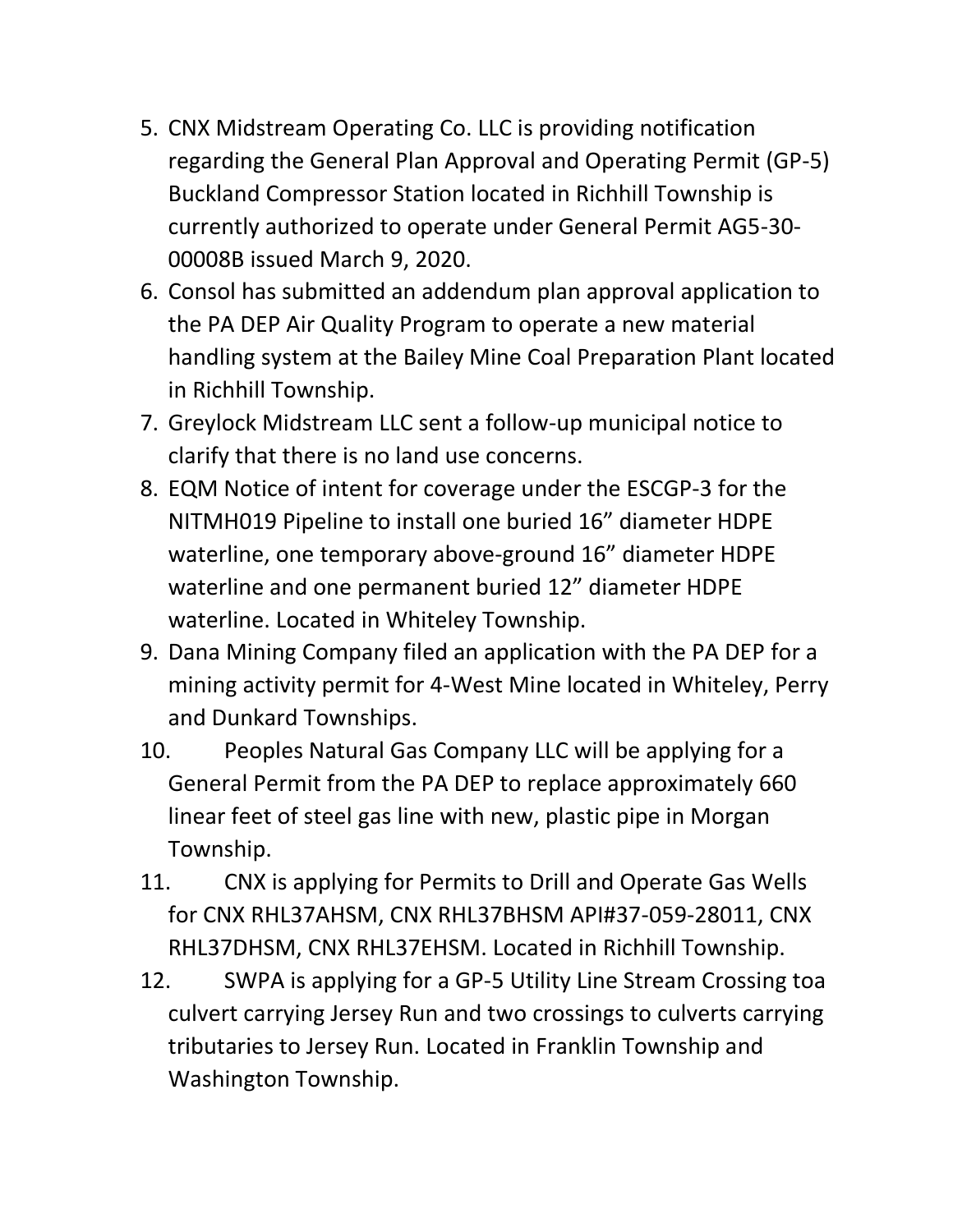- 13. EQM Gathering OPCO LLC, is applying for coverage under the ESCGP-3 for approximately 0.9 miles of 20-inch natural gas pipeline, approximately 1.1 miles of 10-inch water line. Located in Franklin and Whiteley Townships.
- 14. Texas Eastern Transmission, LP is planning to replace and modernize some of the facilities at its existing natural gas compressor station located in Richhill Township. On June 17, 2021, Texas Eastern filed an application seeking Commission approval for this project.
- 15. PennDot intends to submit an application for a water obstruction permit to the PA DEP for project S.R. 3011, Segment 0070, Offset 1414 Bridge Rehabilitation. Located in Center Township.
- 16. 2021 FERC Dam Safety/Operation Inspection of the Lake Lynn Project, FERC Project No. 2459-WV, conducted on June 28<sup>th</sup>, 2021 by Mr. Patrick Kelly of the Federal Energy Regulatory Commission.
- 17. John Johnston is applying for a GP-7 Minor Road Crossing permit to install a 24" culvert to access his property located in Dilliner.
- 18. EQM is applying to the PA DEP for an ESCGP-3 permit and for a Chapter 105 General Permits for utility Line Crossings and Temporary Road Crossings (GP-8) for the installation of the NITMS018 natural gas pipeline, NITMH018 temporary waterline and permanent waterline. Located in Wayne, Whiteley, and Perry Townships.
- 19. Consol filed a mining activity permit for Enlow Fork Mine to support sound land use. Located in Washington and Morris Townships.